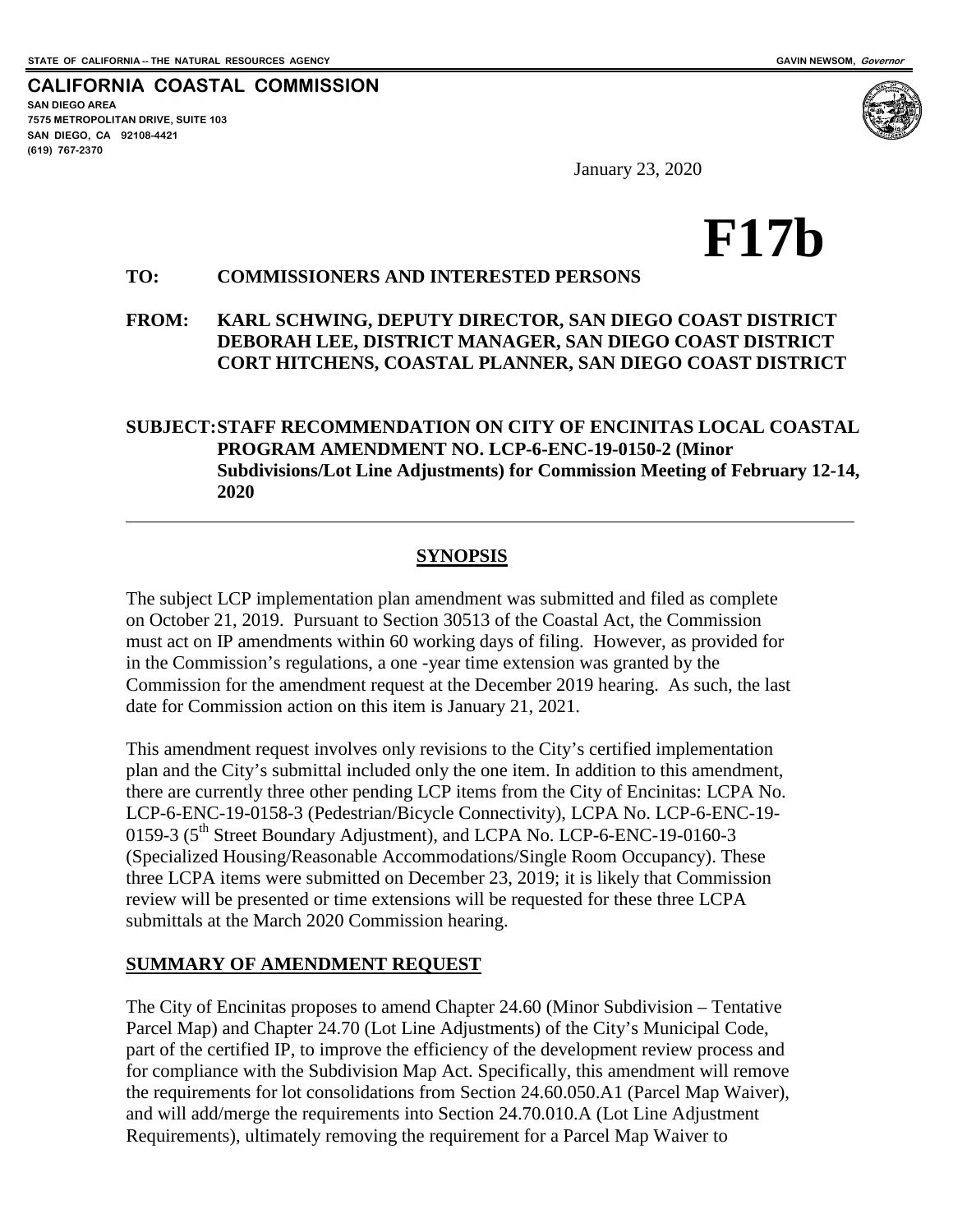merge/consolidate lots and requiring a lot line adjustment in order to merge/consolidate lots. The proposed amendment consists of text changes only; the revisions will apply citywide. The amendment does not affect coastal development permit (CDP) requirements and CDPs will continue to be required for lot consolidations or mergers within the Coastal Zone.

### **SUMMARY OF STAFF RECOMMENDATION**

Staff is recommending approval of the proposed LCP amendment as submitted. The Commission may reject IP amendments only if the amendment would be inconsistent with the certified Land Use Plan (LUP) or render the IP inadequate to carry out the LUP. The proposed IP Amendment is consistent with the goals and policies of the LUP in that the amendment allows for lot line adjustments consistent with the Subdivision Map Act. Rather than obtaining a parcel map waiver to accomplish a lot consolidation or merger, the proposed IP amendment transfers and slightly modifies the language of the existing lot consolidation process into Chapter 24.70 (Lot Line Adjustments) to improve the efficiency of the review process. Furthermore, the amendment would not affect the requirement to obtain a Coastal Development Permit (CDP) for lot consolidations proposed within the Coastal Zone. Therefore, no adverse impacts to coastal resources are anticipated.

The appropriate resolutions and motions begin on Page 3. The findings for approval of the Implementation Plan Amendment as submitted begin on Page 4.

## **ADDITIONAL INFORMATION**

Further information on the City of Encinitas LCP amendment No. LCP-6-ENC-19-0150- 2 may be obtained from **Cort Hitchens**, Coastal Planner, at (619) 767-2370.

## **EXHIBITS**

 $\overline{a}$ 

[Exhibit 1 – Ordinance No. 2019-10](https://documents.coastal.ca.gov/reports/2020/2/f17b/f17b-2-2020-exhibits.pdf) [Exhibit 2 – Proposed Text Changes in Strikeout/Underline](https://documents.coastal.ca.gov/reports/2020/2/f17b/f17b-2-2020-exhibits.pdf)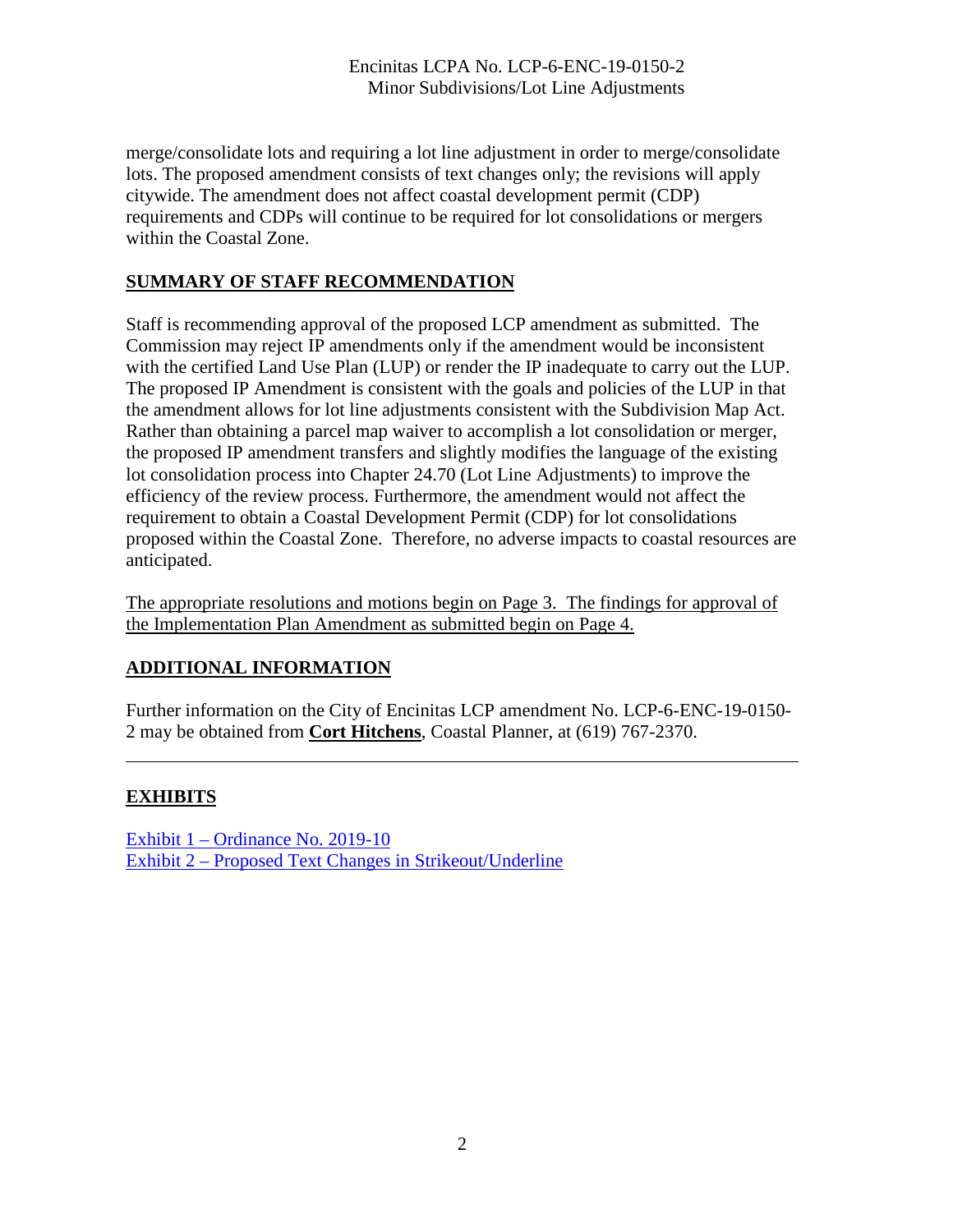# **PART I. OVERVIEW**

# **A. LCP HISTORY**

On November 17, 1994, the Commission approved, with suggested modifications, the City of Encinitas' LCP (both LUP and implementing ordinances). The City accepted the suggested modifications; and, on May 15, 1995, began issuing CDPs for those areas of the City within the Coastal Zone. The Commission has certified many amendments to the City's LCP since 1995.

## **B. STANDARD OF REVIEW**

Pursuant to Section 30513 of the Coastal Act, the Commission may only reject zoning ordinances or other implementing actions, as well as their amendments, on the grounds that they do not conform with, or are inadequate to carry out, the provisions of the certified land use plan. The Commission shall take action by a majority vote of the Commissioners present.

# **C. PUBLIC PARTICIPATION**

Section 30503 of the Coastal Act requires local governments to provide the public with the maximum amount of opportunities to participate in the development of the LCP amendment prior to submittal to the Commission for review. The City has held Planning Commission and City Council meetings with regard to the subject amendment request. All of those local hearings were duly noticed to the public. Notice of the subject amendment has been distributed to all known interested parties.

## **PART II. LOCAL COASTAL PROGRAM SUBMITTAL - RESOLUTIONS**

Following a public hearing, staff recommends the Commission adopt the following resolutions and findings. The appropriate motion to introduce the resolution and a staff recommendation are provided just prior to each resolution.

#### **I. MOTION:** *I move that the Commission reject the City of Encinitas Implementation Program Amendment No. LCP-6-ENC-19-0150- 2 as submitted.*

#### **STAFF RECOMMENDATION OF CERTIFICATION AS SUBMITTED:**

Staff recommends a **NO** vote. Failure of this motion will result in certification of the Implementation Program Amendment as submitted and the adoption of the following resolution and findings. The motion passes only by an affirmative vote of a majority of the Commissioners present.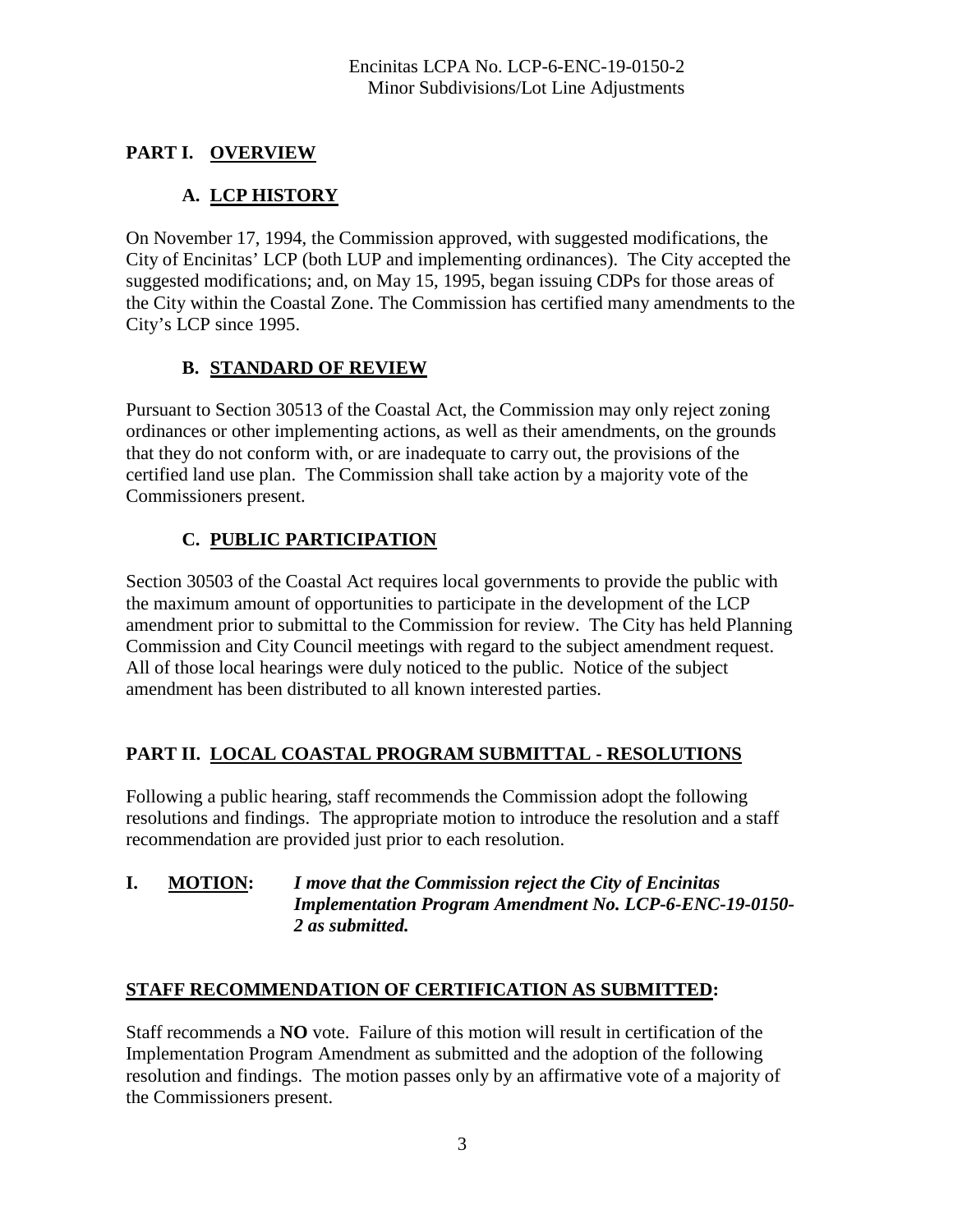## **RESOLUTION TO CERTIFY IMPLEMENTATION PROGRAM AMENDMENT AS SUBMITTED:**

The Commission hereby certifies the Implementation Program Amendment for the City of Encinitas as submitted and adopts the findings set forth below on grounds that the Implementation Program Amendment conforms with, and is adequate to carry out, the provisions of the certified Land Use Plan and certification of the Implementation Program Amendment will meet the requirements of the California Environmental Quality Act, because either 1) feasible mitigation measures and/or alternatives have been incorporated to substantially lessen any significant adverse effects of the Implementation Program Amendment on the environment, or 2) there are no further feasible alternatives or mitigation measures that would substantially lessen any significant adverse impacts on the environment that will result from certification of the Implementation Program Amendment.

## **PART III.FINDINGS FOR APPROVAL OF THE CITY OF ENCINITAS IMPLEMENTATION PLAN AMENDMENT, AS SUBMITTED**

# **A. AMENDMENT DESCRIPTION**

The City of Encinitas has submitted the subject citywide IP amendment in order to transfer the requirements for lot consolidations from Chapter 24.60 to Chapter 24.70. Specifically, through the adoption of Ordinance 2019-10 on August 15, 2019, the City would modify a section of Chapter 24.60 (Minor Subdivision – Tentative Parcel Map) and Chapter 24.70 (Lot Line Adjustments) of the municipal code for review efficiency and compliance with the Subdivision Map Act. Minor subdivisions and lot line adjustments must still comply with the policies of the City's certified LCP.

## **B. FINDINGS FOR APPROVAL**

The standard of review for LCP implementation submittals or amendments is their consistency with and ability to carry out the provisions of the certified LUP.

## **a) Purpose and Intent of the Ordinance**

The primary goal of the City's minor subdivision/lot line adjustment amendment is to improve the efficiency of the review process for lot consolidations and for compliance with the Subdivision Map Act.

## **b) Major Provisions of the Ordinance**

The major provisions of the proposed ordinance would achieve the following goals: (1) improve efficiency of the review process for lot consolidations; and (2) transfer the requirements for lot consolidations from the Minor Subdivision – Tentative Parcel Map chapter to the Lot Line Adjustments chapter of the City's municipal code.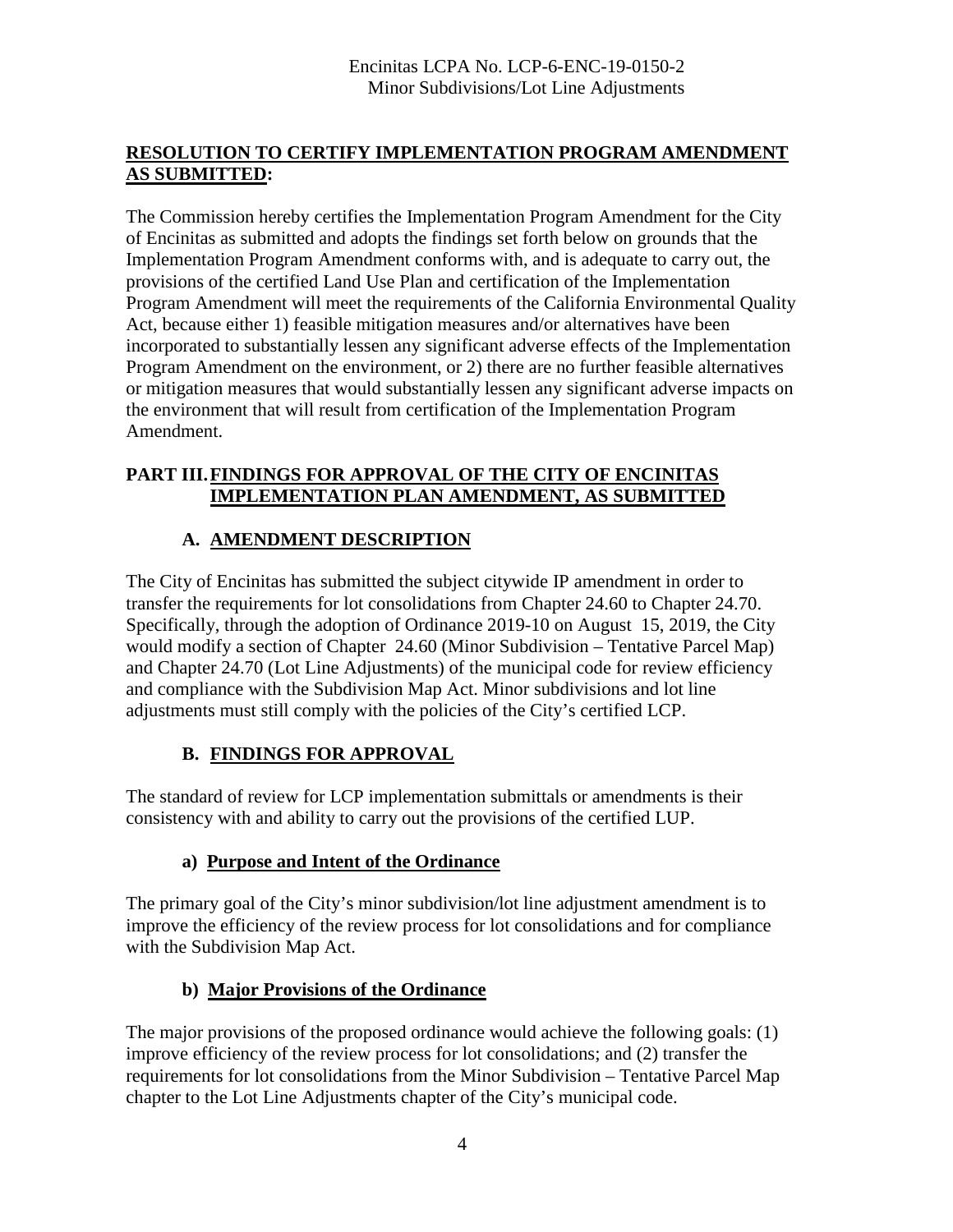#### **c) Adequacy of the Ordinance to Implement the Certified LUP Segments**

The Commission can only reject the proposed IP amendments where it can be shown that the amendment would be inconsistent with the certified LUP or render the IP inadequate to carry out the LUP. The most applicable LUP standards are as follows:

#### Resource Management Element

 Policy 10.6 states, in part: The City shall not approve subdivisions or boundary line adjustments which would allow increased impacts from development in wetlands or wetland buffers.

The proposed IP amendment is consistent with the goals and policies of the certified LUP. The amendment ultimately removes the requirement for a Parcel Map Waiver to merge/consolidate lots, and requires a lot line adjustment in order to merge/consolidate lots. This procedural change is intended to improve the efficiency of the review process for recording lot consolidations, and will not affect the requirement to obtain a Coastal Development Permit (CDP) for lot consolidations proposed within the Coastal Zone.<sup>[1](#page-4-0)</sup> Therefore, all LCP provisions, including resource protection measures, will continue to be implemented. Thus, the proposed IP amendment is consistent with the goals and policies of the certified LUP and is adequate to carry it out. The LCP amendment can therefore be approved as submitted.

## **PART IV. CONSISTENCY WITH THE CALIFORNIA ENVIRONMENTAL QUALITY ACT (CEQA)**

Section 21080.9 of the California Environmental Quality Act (CEQA) exempts local government from the requirement of preparing an environmental impact report (EIR) in connection with its local coastal program. The Commission's LCP review and approval program has been found by the Resources Agency to be functionally equivalent to the EIR process. Thus, under CEQA Section 21080.5, the Commission is relieved of the responsibility to prepare an EIR for each LCP submission.

At the local level, the City found that the ordinance revisions were exempt from environmental review pursuant to the CEQA Guidelines Section 15378(b)(5) which exempts organizational or administrative activities of governments that will not result in direct or indirect physical changes in the environment. Environmental review will be considered for any resulting future projects at the time of development.

Nevertheless, the Commission is required in an LCP submittal or, as in this case, an LCP amendment submittal, to find that the LCP, or LCP, as amended, does conform with CEQA provisions. In this particular case, the LCP amendment as proposed will not have

<span id="page-4-0"></span> $\overline{a}$ <sup>1</sup> Under *La Fe, Inc. v. Los Angeles County* ((1999) 73 Cal.App.4th 231), a lot line adjustment is development as defined by the Coastal Act (Pub. Resources Code, § 30106), and therefore requires a coastal development permit.